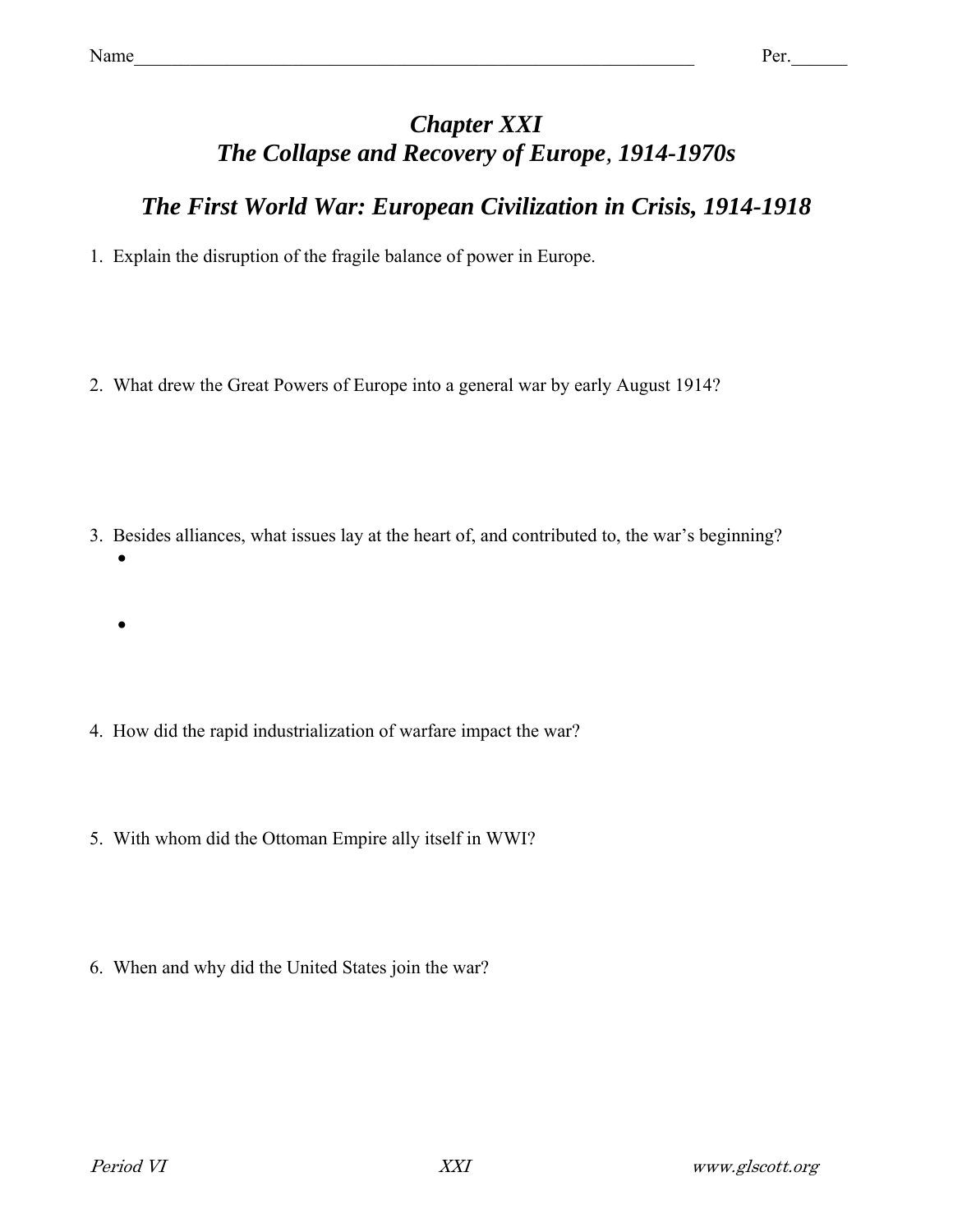- 7. In what ways did WWI mark new departures for countries around the globe in the history of the 20<sup>th</sup> century?
	- **The authority of governments…**
	- **In the European center of the conflict**,
	- $\bullet$
	- **In Russia**,
	- $\bullet$
	- **Ottoman authorities**
	- **The war**
	- $\bullet$
	- **In East Asia**,
	- **Finally**,
- 8. What were the terms of the Treaty of Versailles?